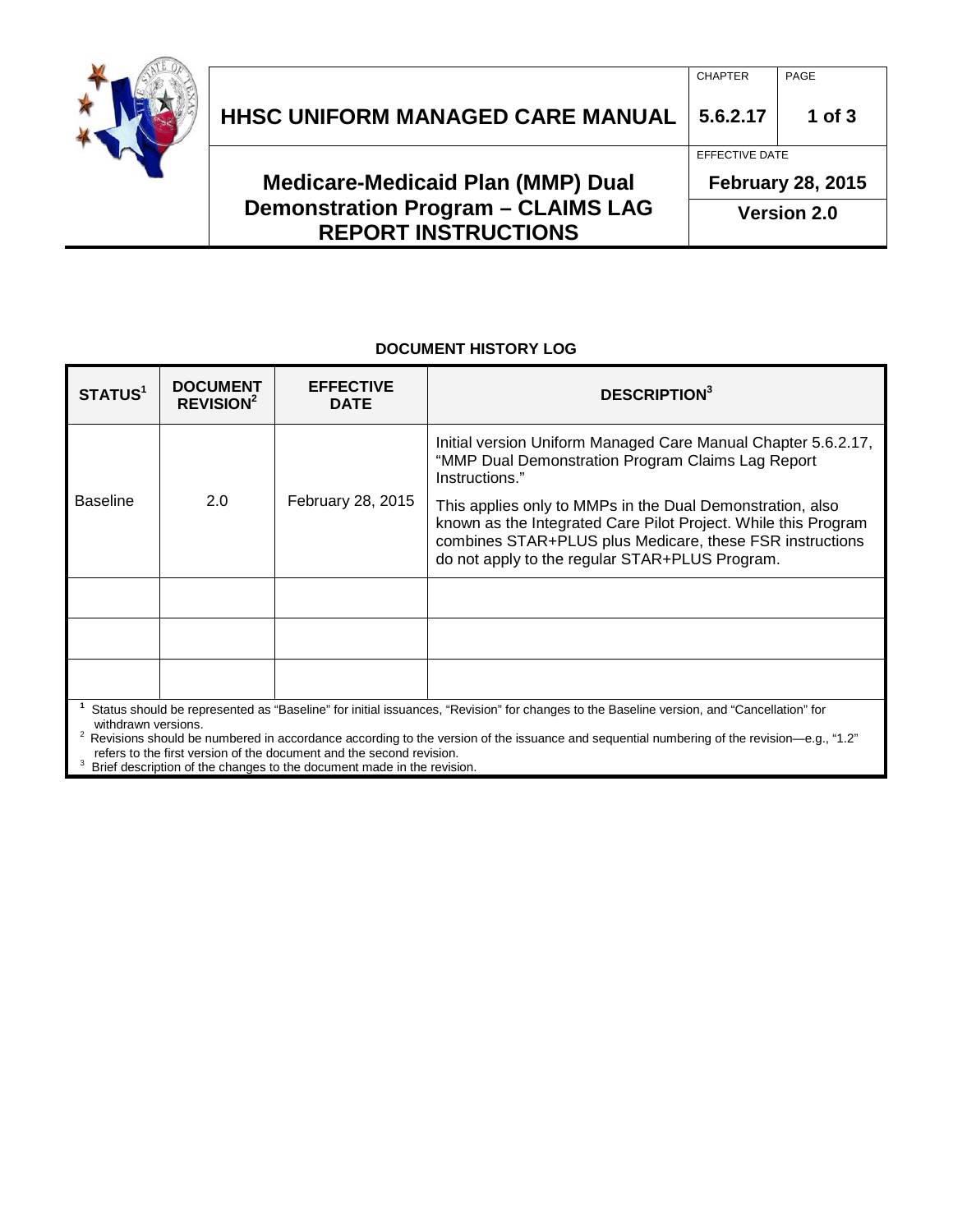

| <b>Medicare-Medicaid Plan (MMP) Dual</b><br><b>Demonstration Program - CLAIMS LAG</b> |                |                          |  |
|---------------------------------------------------------------------------------------|----------------|--------------------------|--|
|                                                                                       |                | <b>February 28, 2015</b> |  |
|                                                                                       | EFFECTIVE DATE |                          |  |
| <b>HHSC UNIFORM MANAGED CARE MANUAL</b>                                               | 5.6.2.17       | $2$ of $3$               |  |
|                                                                                       | <b>CHAPTER</b> | PAGE                     |  |

## **Applicability of Chapter 5.6.2.17**

This chapter applies to Managed Care Organizations (MCOs) participating as Medicare-Medicaid plans (MMPs) in the Texas Dual Eligibles Integrated Care Demonstration Project, which may also be referred to as the Medicaid-Medicare Project or the Dual Demonstration Program. In this chapter, the term "MCO" includes health maintenance organizations (HMOs), exclusive provider organizations (EPOs), and any other entities licensed or approved by the Texas Department of Insurance and participating in this demonstration.

**REPORT INSTRUCTIONS**

### **Objective**

Per Section 2.16.4.3 of the Contract between CMS, HHSC, and the MCO, the MCO must submit a Claims Lag Report as a SFY year-to-date report. The report must be submitted quarterly by the last day of the month following the reporting period (SFY Quarters).

### **General**

The Claims Lag Report must be completed using the Microsoft Excel templates provided by HHSC.

All shaded data fields in the Claims Lag Report represent fields where data input is required. All data fields not shaded represent cell referenced data or calculations.

HHSC will provide the Claims Lag Report file in electronic format. Data integrity is critical to the automated compilation of the data. **Do not alter HHSC's template.**

The Claims Lag Report must disclose the amount of incurred claims each month and the amount paid each month by categories of service. The report must also include total claims incurred and paid by month.

Complete the header on the first page:

| <b>Contractor:</b>   | The vendor's official name in Texas |
|----------------------|-------------------------------------|
| <b>Service Area:</b> | For example, Bexar, Harris          |